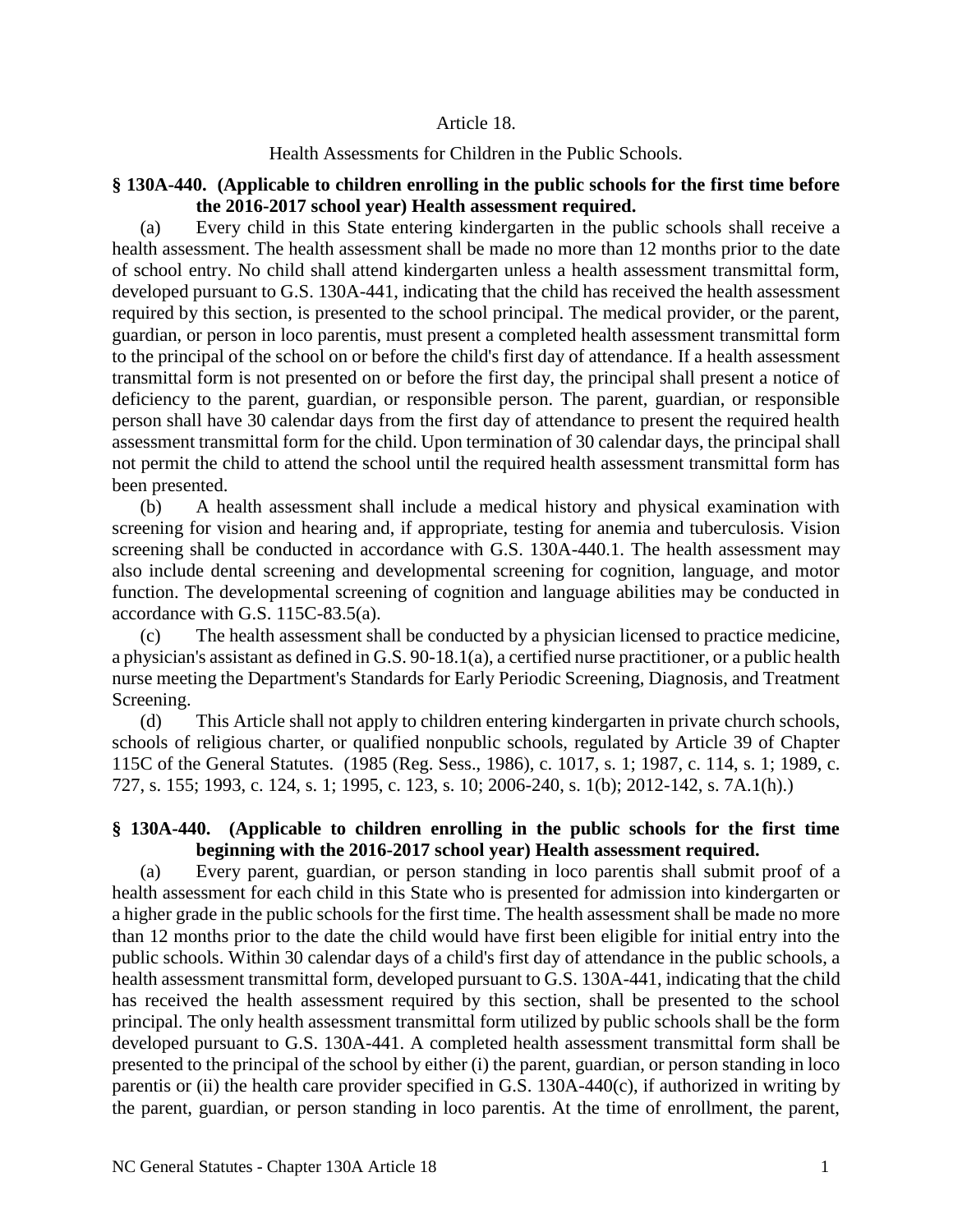guardian, or person standing in loco parentis shall be advised that a health assessment transmittal form is needed on or before the child's first day of attendance. If a health assessment transmittal form is not presented on or before the child's first day of attendance, the principal shall present a notice of deficiency to the parent, guardian, or person standing in loco parentis. The notice of deficiency shall include at least the following information: (i) the health assessment transmittal form must be submitted to the principal within 30 calendar days of the child's first day of attendance or the child will not be permitted to attend school until the form is submitted and (ii) an explanation for how the child may make up work missed in accordance with G.S. 115C-390.2(l). The parent, guardian, or person standing in loco parentis shall have 30 calendar days from the first day of attendance to present the required health assessment transmittal form for the child. Upon termination of 30 calendar days, the principal shall not permit the child to attend the school until the required health assessment transmittal form has been presented. A child shall not be suspended for absences accrued for failure to present the required health assessment transmittal form upon the termination of 30 calendar days, and the child shall be allowed to make up work missed in accordance with G.S. 115C-390.2(l). It shall be noted in the child's official school record when the health assessment transmittal form has been received.

(b) A health assessment shall include a medical history and physical examination with screening for vision and hearing and, if appropriate, testing for anemia and tuberculosis. Vision screening shall be conducted in accordance with G.S. 130A-440.1. The health assessment may also include dental screening and developmental screening for cognition, language, and motor function. The developmental screening of cognition and language abilities may be conducted in accordance with G.S. 115C-83.5(a).

(c) The health assessment shall be conducted by a physician licensed to practice medicine, a physician's assistant as defined in G.S. 90-18.1(a), a certified nurse practitioner, or a public health nurse meeting the Department's Standards for Early Periodic Screening, Diagnosis, and Treatment Screening.

(d) This Article shall not apply to children entering private church schools, schools of religious charter, or qualified nonpublic schools, regulated by Article 39 of Chapter 115C of the General Statutes.

(e) As used in this section, "parent, guardian, or person standing in loco parentis" means parent, legal guardian, legal custodian, and caregiver adult, as those terms are used in G.S. 115C-366. (1985 (Reg. Sess., 1986), c. 1017, s. 1; 1987, c. 114, s. 1; 1989, c. 727, s. 155; 1993, c. 124, s. 1; 1995, c. 123, s. 10; 2006-240, s. 1(b); 2012-142, s. 7A.1(h); 2015-222, s. 2.)

### **§ 130A-440.1. Early Childhood Vision Care.**

(a) Vision Screening Required for Children Entering Kindergarten. – Every child in this State entering kindergarten in the public schools, beginning with the 2007-2008 school year, shall obtain vision screening in accordance with vision screening standards adopted by the Governor's Commission on Early Childhood Vision Care. Within 180 days of the start of the school year, the parent of the child shall present to the school principal or the principal's designee certification that the child has, within the past 12 months, obtained vision screening conducted by a licensed physician, optometrist, physician assistant, nurse practitioner, registered nurse, orthoptist, or a vision screener certified by Prevent Blindness North Carolina, or a comprehensive eye examination performed by an ophthalmologist or optometrist. The health assessment transmittal form required pursuant to G.S. 130A-440 qualifies as certification that the child has obtained the required vision screening. All providers conducting vision screening shall provide each parent in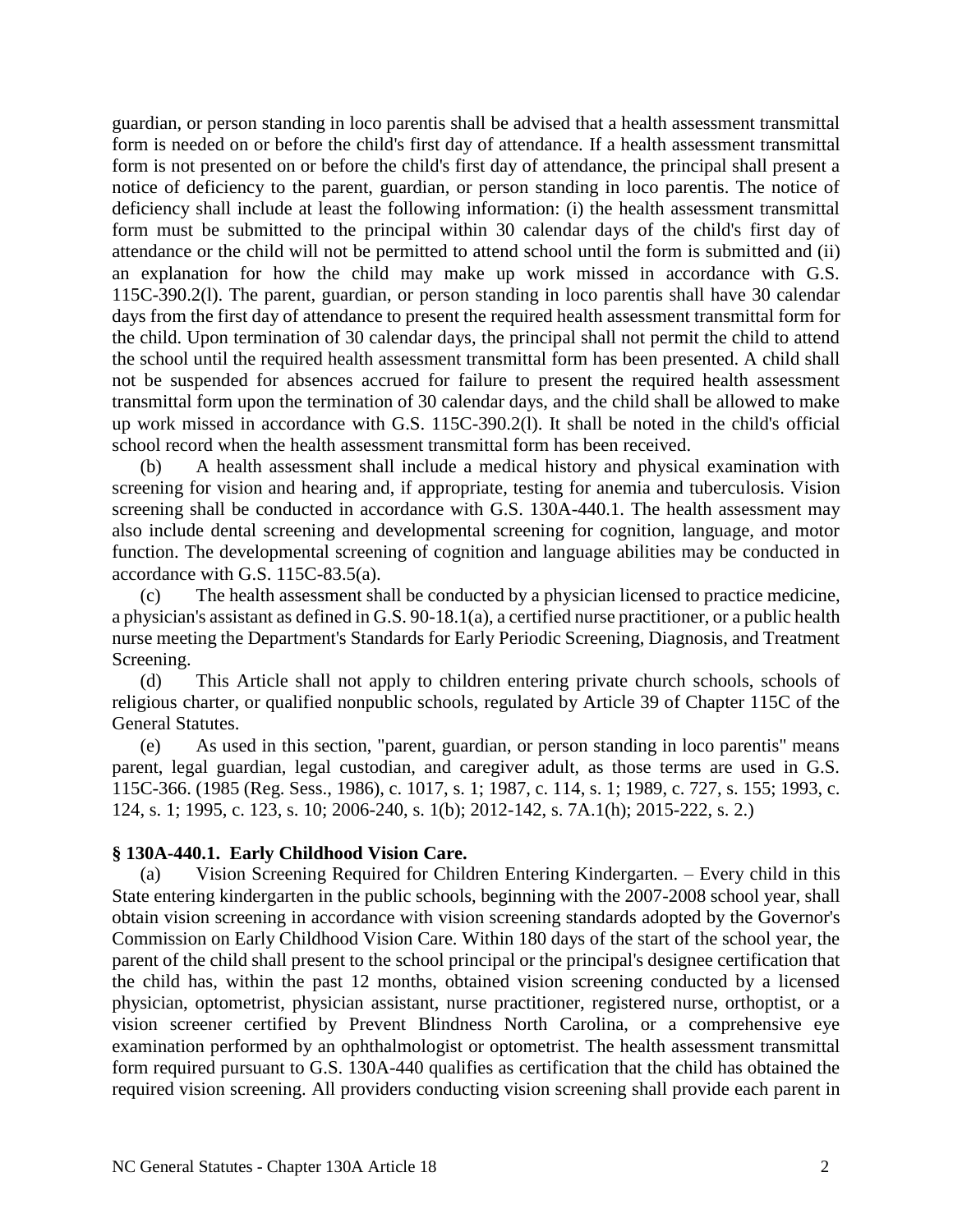writing the results of the vision screening on forms bearing the signature of the provider supplied to the provider by the Governor's Commission on Early Childhood Vision Care. The provider shall also orally communicate this information to the parent and shall take reasonable steps to ensure that the parent understands the information communicated. In the instance where a child enters the first grade without having been enrolled in a kindergarten program requiring a vision screening, the requirements for vision screening under this subsection shall apply.

(a1) Comprehensive Eye Examination. – For children who receive and fail to pass a vision screening as required under subsection (a) of this section, a comprehensive eye examination is required. If a public school teacher, administrator, or other appropriate school personnel has reason to believe that a child enrolled in kindergarten through third grade is having problems with vision, the school personnel may recommend to the child's parent that the child have a comprehensive eye examination. Notification to the parent shall also inform the parent that funds may be available from the Governor's Commission on Early Childhood Vision Care to pay providers for the examination, including corrective lenses.

The comprehensive eye examination shall be conducted by a duly licensed optometrist or ophthalmologist. The comprehensive eye examination conducted pursuant to this section shall consist of a complete and thorough examination of the eye and shall include:

- (1) Measurement of visual acuity;
- (2) Ocular alignment and motility;
- (3) Depth perception stereopsis;
- (4) Fusion;
- (5) Slit lamp examination of the lid margins, conjunctivae, cornea, anterior chamber, iris, and crystalline lens;
- (6) Examination of the ocular adnexa, the anterior segment, and pupils; and
- (7) Cycloplegic refraction and dilated fundus examination.

Health assessment vision screening under G.S. 130A-440 is not a comprehensive eye examination for purposes of this section.

(b) Repealed by Session Laws 2006-240, s. 1(a), effective August 13, 2006.

(c) The results of a comprehensive eye examination conducted under this section shall be included on the comprehensive eye examination transmittal form developed by the Commission pursuant to G.S. 143B-216.75 and shall contain a summary of the comprehensive eye examination performed by the optometrist or ophthalmologist. Any treatment recommendations by the optometrist or ophthalmologist, such as spectacles for schoolwork, shall appear in the summary and school health card. The provider shall present a signed transmittal form to the parent upon completion of the examination. The parent shall submit the transmittal form to the school in accordance with this section.

(d) Repealed by Session Laws 2006-240, s. 1(a), effective August 13, 2006.

(e) G.S. 130A-441, 130A-442, and 130A-443, pertaining to health assessments, apply to comprehensive eye examinations required under this section.

(f) No child shall be excluded from attending school for a parent's failure to obtain a comprehensive eye examination required under this section. If a parent fails or refuses to obtain a comprehensive eye examination or to provide the certification of a comprehensive eye examination, the school shall send a written reminder to the parent of required eye examinations and shall include information about funds that may be available from the Governor's Commission on Early Childhood Vision Care.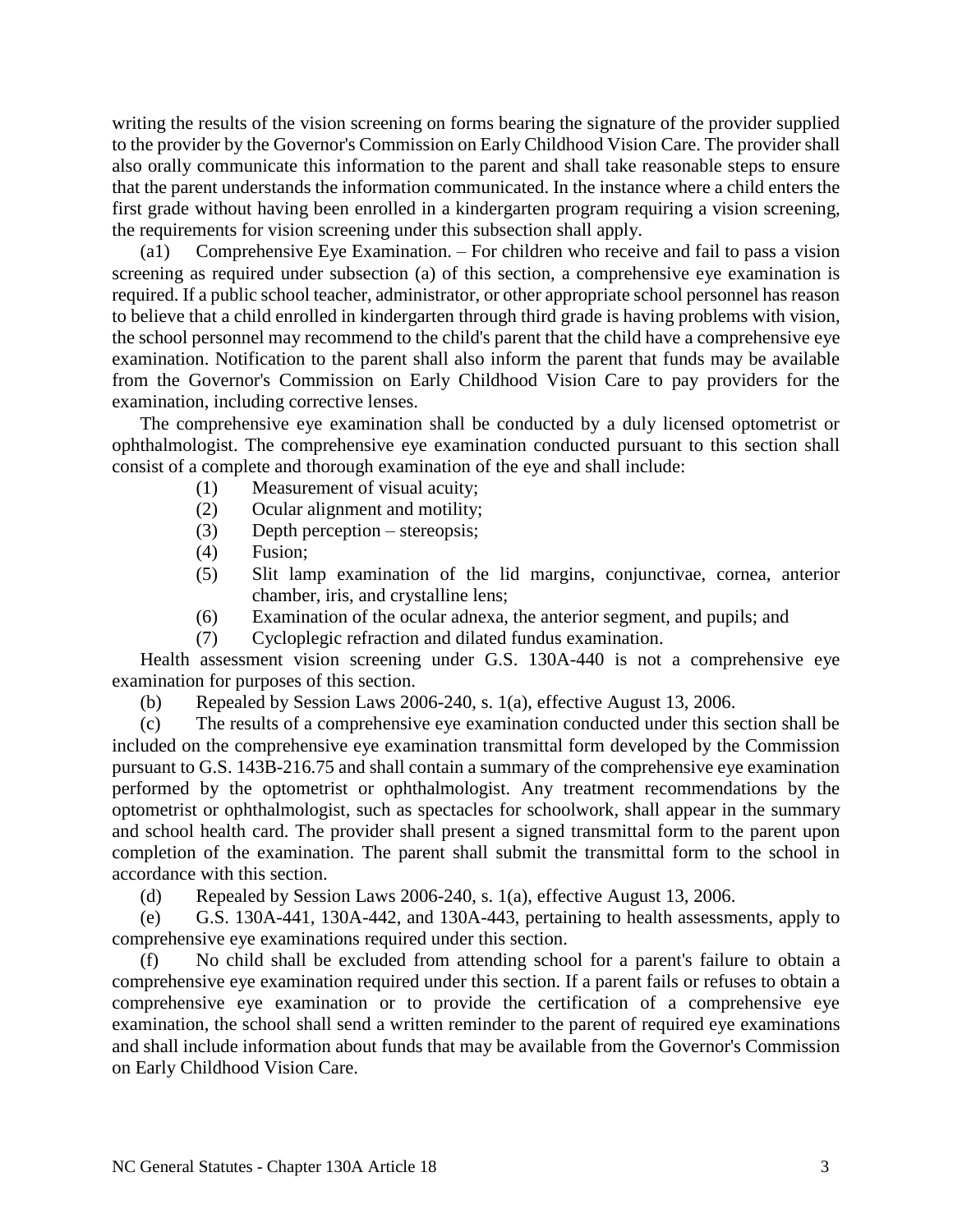$(g)$  In adopting standards for vision screening under this section and as required under G.S. 130A-440, the Commission shall take into account the resources necessary to comply with the standards and, if standards will require additional resources, shall mitigate the impact on resources without compromising vision screening effectiveness.

(h) As used in this section, the term "parent" means the parent, guardian, or person standing in loco parentis. (2005-276, s. 10.59F(g); 2005-345, s. 20(d); 2006-240, s. 1(a).)

## **§ 130A-441. (Applicable to children enrolling in the public schools for the first time before the 2016-2017 school year) Reporting.**

(a) Health assessment results shall be submitted to the school principal by the medical provider on health assessment transmittal forms developed by the Department and the Department of Public Instruction.

(b) Each school having a kindergarten shall maintain on file the health assessment results. The files shall be open to inspection by the Department, the Department of Public Instruction, or their authorized representatives and persons inspecting the files shall maintain the confidentiality of the files. Upon transfer of a child to another kindergarten, a copy of the health assessment results shall be provided upon request and without charge to the new kindergarten.

(c) Within 60 calendar days after the commencement of a new school year, the principal shall file a health assessment status report with the Department on forms developed by the Department and the Department of Public Instruction. The report shall document the number of children in compliance and not in compliance with G.S. 130A-440(a). (1985 (Reg. Sess., 1986), c. 1017, s. 1; 1989, c. 727, s. 156; 1993, c. 124, s. 2.)

# **§ 130A-441. (Applicable to children enrolling in the public schools for the first time beginning with the 2016-2017 school year) Reporting.**

(a) Health assessment results shall be submitted on the statewide standardized health assessment transmittal form developed by the Department and the Department of Public Instruction and submitted to the school principal by either (i) the parent, guardian, or person standing in loco parentis for the student or (ii) the health care provider specified in G.S. 130A-440(c), if authorized in writing by the parent, guardian, or person standing in loco parentis. The health assessment transmittal form shall include only the items listed below:

- (1) A statement that the form and information on the form will be maintained on file in the school once it has been completed.
- (2) The name of the school the student is attending or will attend.
- (3) A student information section to be completed by the parent, guardian, or person standing in loco parentis for the student that requires the following about the student: first, middle, and last name; date of birth; sex; race; ethnicity; county of residence; and home address.
- (4) A parent information section that includes the following: name of the parent, guardian, or person standing in loco parentis for the student; a telephone number; and space allowing the parent to share any concerns about the student's health with those individuals authorized to have access to the form in subsection (b) of this section.
- (5) A section that includes the following information, if applicable, supplied by a health care provider specified in G.S. 130A-440(c):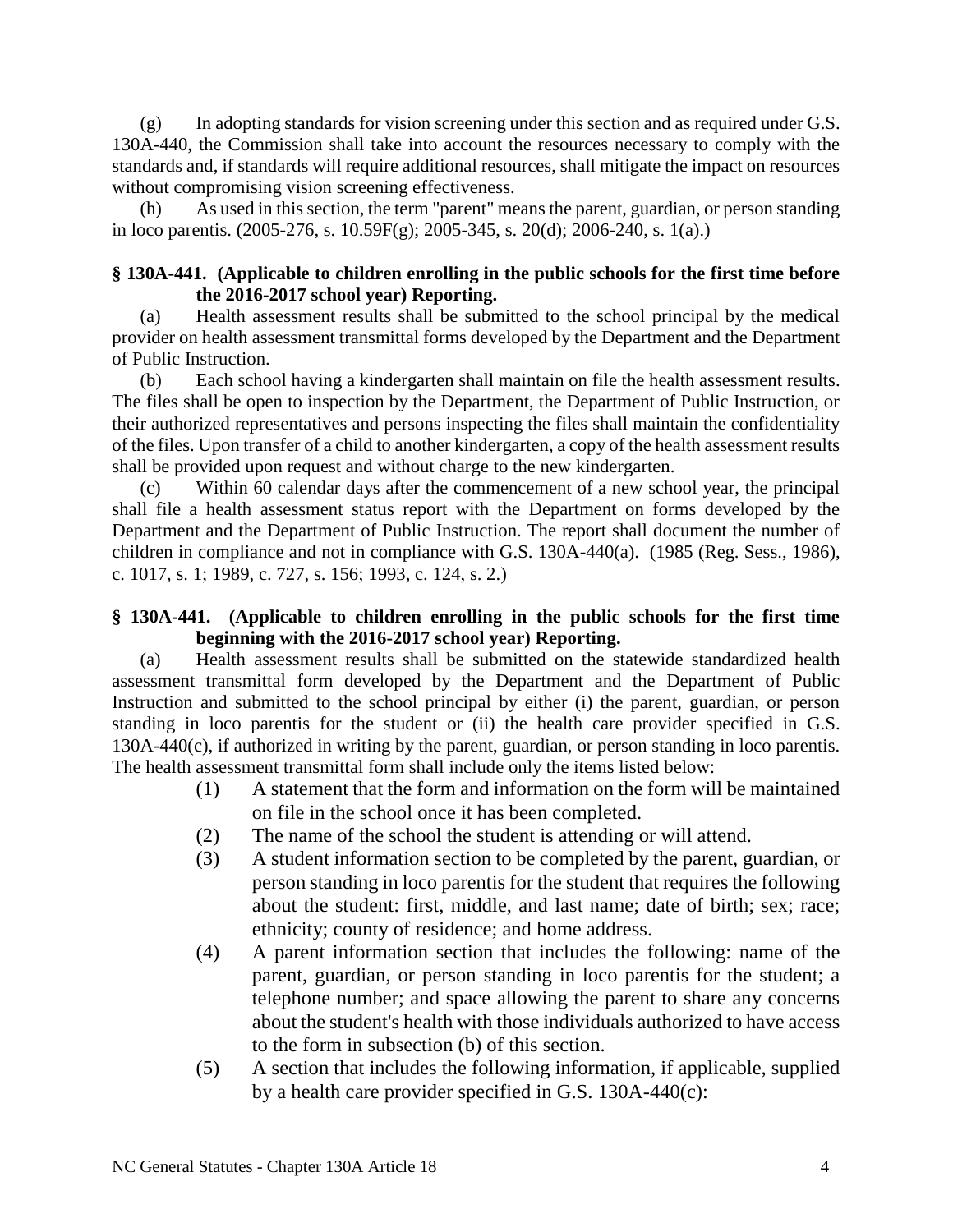- a. A list of medications prescribed for the student.
- b. A list of the student's allergies, the type of allergic reaction, and the response required.
- c. Guidance regarding a special diet for the student.
- d. Health-related recommendations to enhance the student's school performance.
- e. Information on whether the student passed a vision screening and any concerns related to the student's vision.
- f. Information on whether the student passed a hearing screening and any concerns related to the student's hearing.
- g. An opportunity to indicate whether there are recommendations, concerns, or needs related to the student's health and whether school follow-up is needed.
- h. An opportunity to provide comments.
- (6) Instructions to the health care provider specified in G.S. 130A-440(c) to provide the student's current immunization record and any of the following applicable school health forms:
	- a. School medication authorization form.
	- b. Diabetes care plan.
	- c. Asthma action plan.
	- d. Health care plans for any other condition for which the school needs to be aware.
- (7) A certification from a health care provider specified in G.S. 130A-440(c) stating: "I certify that I performed, on the student named above, a health assessment in accordance with G.S. 130A-440(b) that included a medical history and physical examination with screening for vision and hearing and, if appropriate, testing for anemia and tuberculosis. I certify that the information on this form is accurate and complete to the best of my knowledge."
- (8) The date the health assessment was conducted.
- (9) The health care provider's name, signature, telephone and fax number, and the name and address for the health care provider's practice.
- (10) A section for the health care provider's stamp.

(b) The form will be maintained on file in the school once it has been submitted. A student's official school record shall only reflect whether or not a health assessment transmittal form has been received. The health assessment transmittal form shall be open to inspection only by authorized North Carolina public school administrators, teachers, and other school personnel who require such access to perform their assigned duties. These personnel shall maintain the confidentiality of the form. Information contained on the health assessment transmittal form is confidential and is not a public record within the meaning of G.S. 132-1. The local board of education shall provide, upon request, de-identified health assessment information from the forms to authorized employees of the Department of Health and Human Services who require such information to perform their assigned duties.

(c) Within 60 calendar days after the commencement of a new school year, the principal shall file a health assessment status report with the Department on a form developed by the